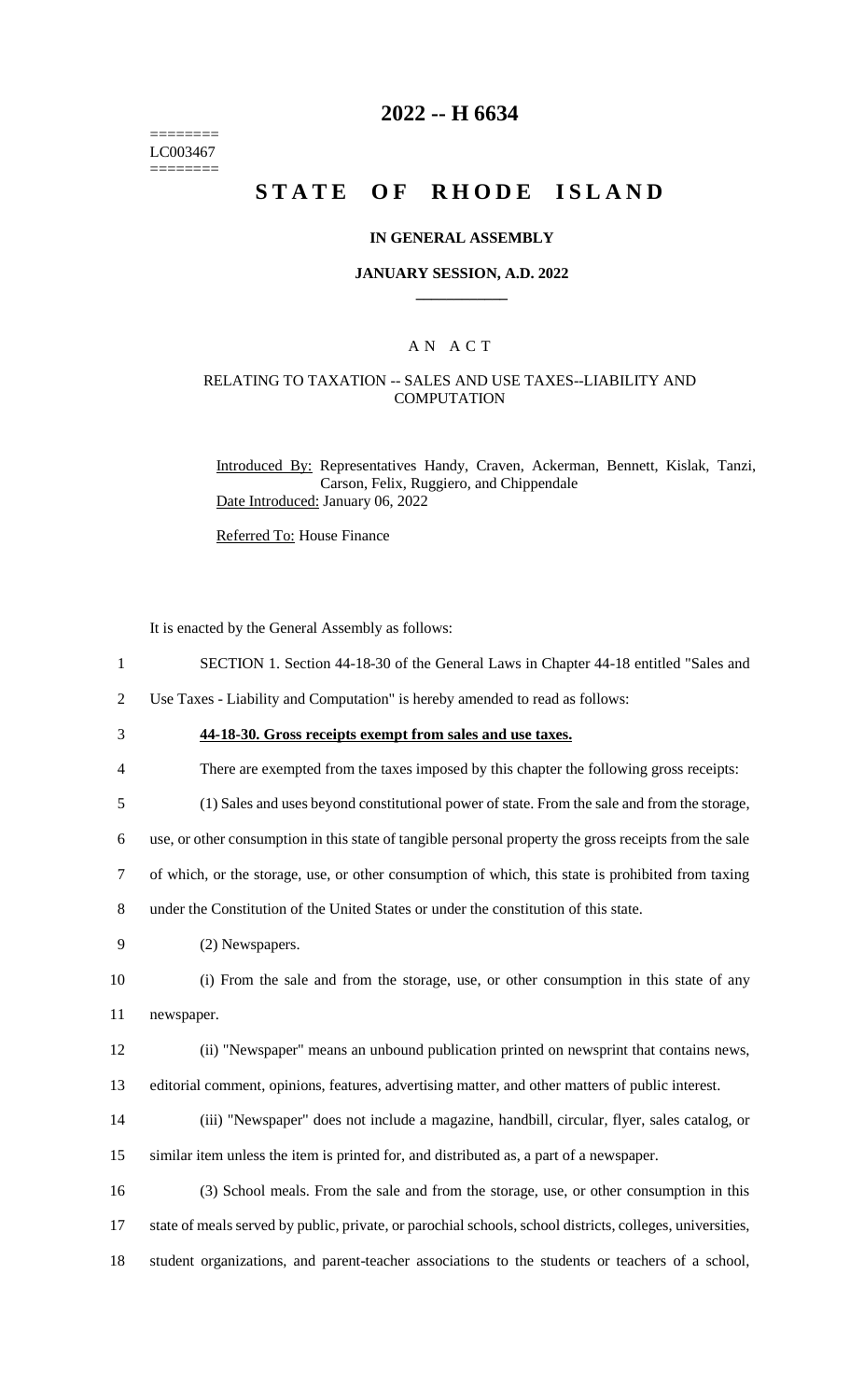college, or university whether the meals are served by the educational institutions or by a food service or management entity under contract to the educational institutions.

(4) Containers.

(i) From the sale and from the storage, use, or other consumption in this state of:

 (A) Non-returnable containers, including boxes, paper bags, and wrapping materials that are biodegradable and all bags and wrapping materials utilized in the medical and healing arts, when sold without the contents to persons who place the contents in the container and sell the contents with the container.

 (B) Containers when sold with the contents if the sale price of the contents is not required to be included in the measure of the taxes imposed by this chapter.

 (C) Returnable containers when sold with the contents in connection with a retail sale of the contents or when resold for refilling.

 (D) Keg and barrel containers, whether returnable or not, when sold to alcoholic beverage producers who place the alcoholic beverages in the containers.

 (ii) As used in this subdivision, the term "returnable containers" means containers of a kind customarily returned by the buyer of the contents for reuse. All other containers are "non-returnable containers."

 (5)(i) Charitable, educational, and religious organizations. From the sale to, as in defined in this section, and from the storage, use, and other consumption in this state, or any other state of the United States of America, of tangible personal property by hospitals not operated for a profit; "educational institutions" as defined in subdivision (18) not operated for a profit; churches, orphanages, and other institutions or organizations operated exclusively for religious or charitable purposes; interest-free loan associations not operated for profit; nonprofit, organized sporting leagues and associations and bands for boys and girls under the age of nineteen (19) years; the following vocational student organizations that are state chapters of national vocational student organizations: Distributive Education Clubs of America (DECA); Future Business Leaders of America, Phi Beta Lambda (FBLA/PBL); Future Farmers of America (FFA); Future Homemakers of America/Home Economics Related Occupations (FHA/HERD); Vocational Industrial Clubs of America (VICA); organized nonprofit golden age and senior citizens clubs for men and women; and parent-teacher associations; and from the sale, storage, use, and other consumption in this state, of and by the Industrial Foundation of Burrillville, a Rhode Island domestic nonprofit corporation. (ii) In the case of contracts entered into with the federal government, its agencies, or instrumentalities, this state, or any other state of the United States of America, its agencies, any city, town, district, or other political subdivision of the states; hospitals not operated for profit;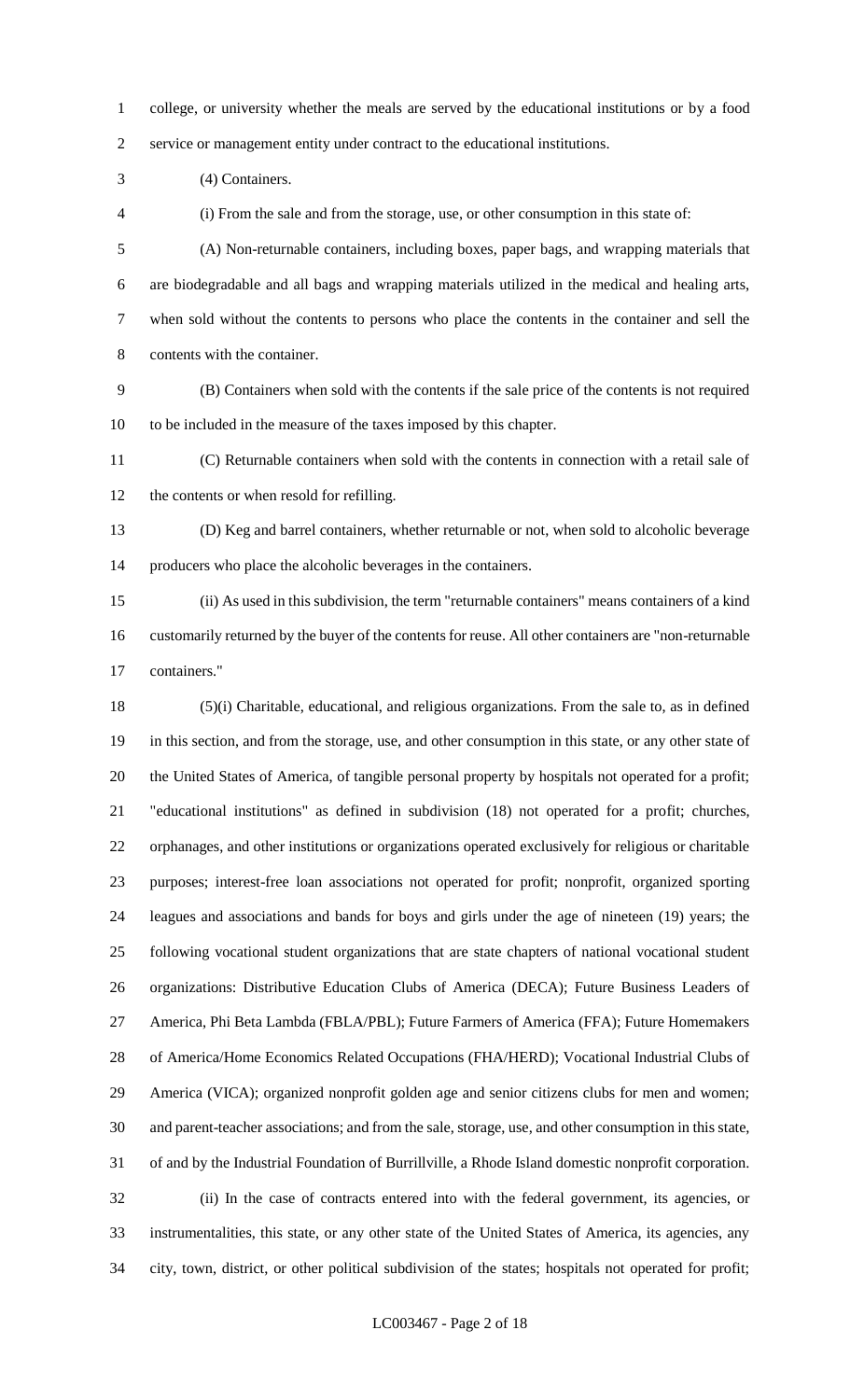educational institutions not operated for profit; churches, orphanages, and other institutions or organizations operated exclusively for religious or charitable purposes, the contractor may purchase such materials and supplies (materials and/or supplies are defined as those that are essential to the project) that are to be utilized in the construction of the projects being performed under the contracts without payment of the tax.

 (iii) The contractor shall not charge any sales or use tax to any exempt agency, institution, or organization but shall in that instance provide his or her suppliers with certificates in the form as determined by the division of taxation showing the reason for exemption and the contractor's records must substantiate the claim for exemption by showing the disposition of all property so purchased. If any property is then used for a nonexempt purpose, the contractor must pay the tax on the property used.

 (6) Gasoline. From the sale and from the storage, use, or other consumption in this state of: (i) Gasoline and other products taxed under chapter 36 of title 31 and (ii) Fuels used for the propulsion of airplanes.

(7) Purchase for manufacturing purposes.

 (i) From the sale and from the storage, use, or other consumption in this state of computer software, tangible personal property, electricity, natural gas, artificial gas, steam, refrigeration, and water, when the property or service is purchased for the purpose of being manufactured into a finished product for resale and becomes an ingredient, component, or integral part of the manufactured, compounded, processed, assembled, or prepared product, or if the property or service is consumed in the process of manufacturing for resale computer software, tangible personal property, electricity, natural gas, artificial gas, steam, refrigeration, or water.

 (ii) "Consumed" means destroyed, used up, or worn out to the degree or extent that the property cannot be repaired, reconditioned, or rendered fit for further manufacturing use.

(iii) "Consumed" includes mere obsolescence.

 (iv) "Manufacturing" means and includes: manufacturing, compounding, processing, assembling, preparing, or producing.

 (v) "Process of manufacturing" means and includes all production operations performed in the producing or processing room, shop, or plant, insofar as the operations are a part of and connected with the manufacturing for resale of tangible personal property, electricity, natural gas, artificial gas, steam, refrigeration, or water and all production operations performed insofar as the operations are a part of and connected with the manufacturing for resale of computer software.

 (vi) "Process of manufacturing" does not mean or include administration operations such as general office operations, accounting, collection, or sales promotion, nor does it mean or include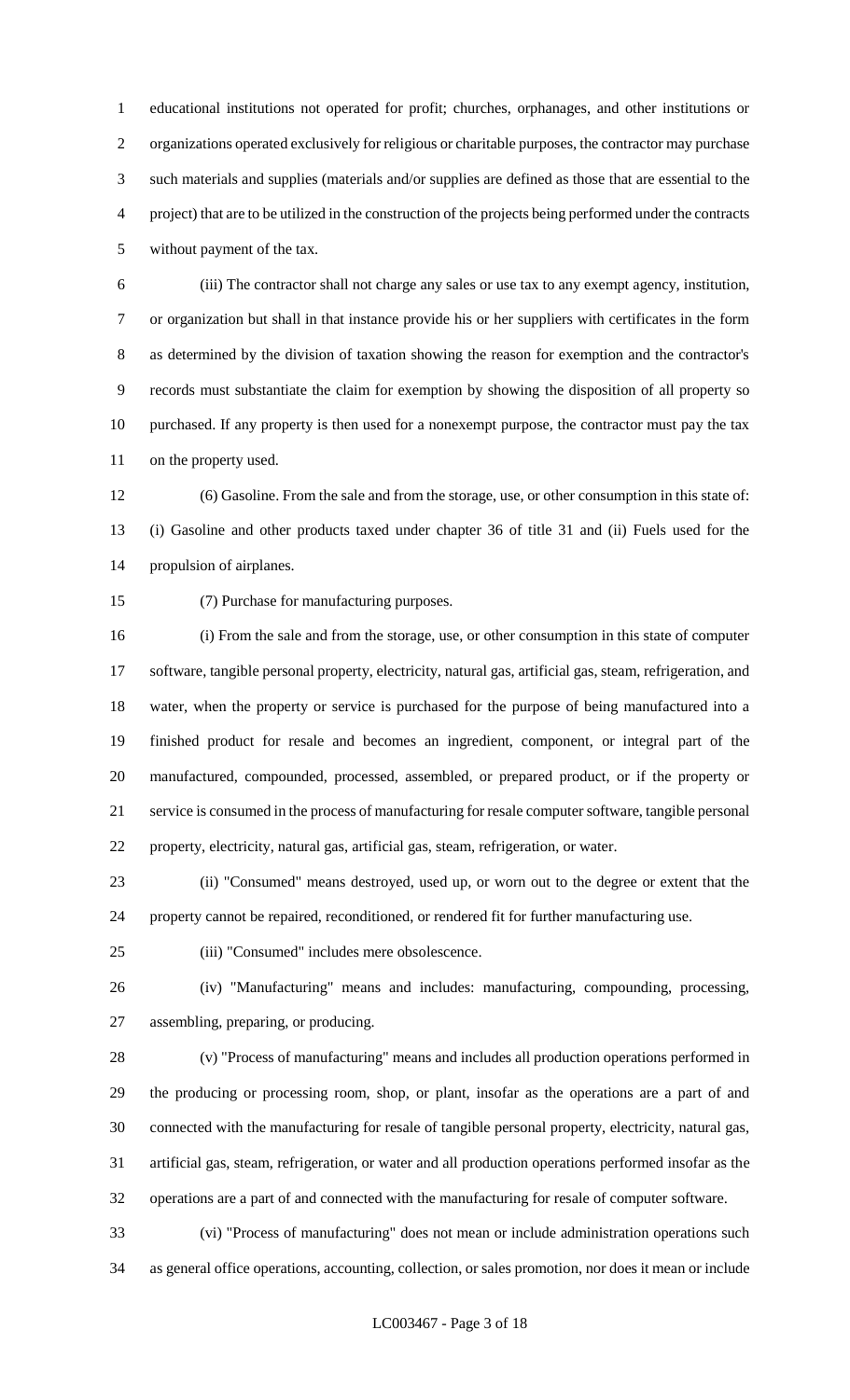distribution operations that occur subsequent to production operations, such as handling, storing, selling, and transporting the manufactured products, even though the administration and distribution operations are performed by, or in connection with, a manufacturing business.

 (8) State and political subdivisions. From the sale to, and from the storage, use, or other consumption by, this state, any city, town, district, or other political subdivision of this state. Every redevelopment agency created pursuant to chapter 31 of title 45 is deemed to be a subdivision of the municipality where it is located.

 (9) Food and food ingredients. From the sale and storage, use, or other consumption in this state of food and food ingredients as defined in § 44-18-7.1(l).

 For the purposes of this exemption "food and food ingredients" shall not include candy, soft drinks, dietary supplements, alcoholic beverages, tobacco, food sold through vending machines, or prepared food, as those terms are defined in § 44-18-7.1, unless the prepared food is: (i) Sold by a seller whose primary NAICS classification is manufacturing in sector 311,

except sub-sector 3118 (bakeries);

(ii) Sold in an unheated state by weight or volume as a single item;

 (iii) Bakery items, including: bread, rolls, buns, biscuits, bagels, croissants, pastries, donuts, danish, cakes, tortes, pies, tarts, muffins, bars, cookies, tortillas; and

 is not sold with utensils provided by the seller, including: plates, knives, forks, spoons, glasses, cups, napkins, or straws.

 (10) Medicines, drugs, and durable medical equipment. From the sale and from the storage, use, or other consumption in this state, of:

 (i) "Drugs" as defined in § 44-18-7.1(h)(i), sold on prescriptions, medical oxygen, and insulin whether or not sold on prescription. For purposes of this exemption drugs shall not include over-the-counter drugs and grooming and hygiene products as defined in § 44-18-7.1(h)(iii).

25 (ii) Durable medical equipment as defined in  $\S$  44-18-7.1(k) for home use only, including, but not limited to: syringe infusers, ambulatory drug delivery pumps, hospital beds, convalescent chairs, and chair lifts. Supplies used in connection with syringe infusers and ambulatory drug delivery pumps that are sold on prescription to individuals to be used by them to dispense or administer prescription drugs, and related ancillary dressings and supplies used to dispense or administer prescription drugs, shall also be exempt from tax.

 (11) Prosthetic devices and mobility enhancing equipment. From the sale and from the storage, use, or other consumption in this state, of prosthetic devices as defined in § 44-18-7.1(t), sold on prescription, including, but not limited to: artificial limbs, dentures, spectacles, eyeglasses, and artificial eyes; artificial hearing devices and hearing aids, whether or not sold on prescription;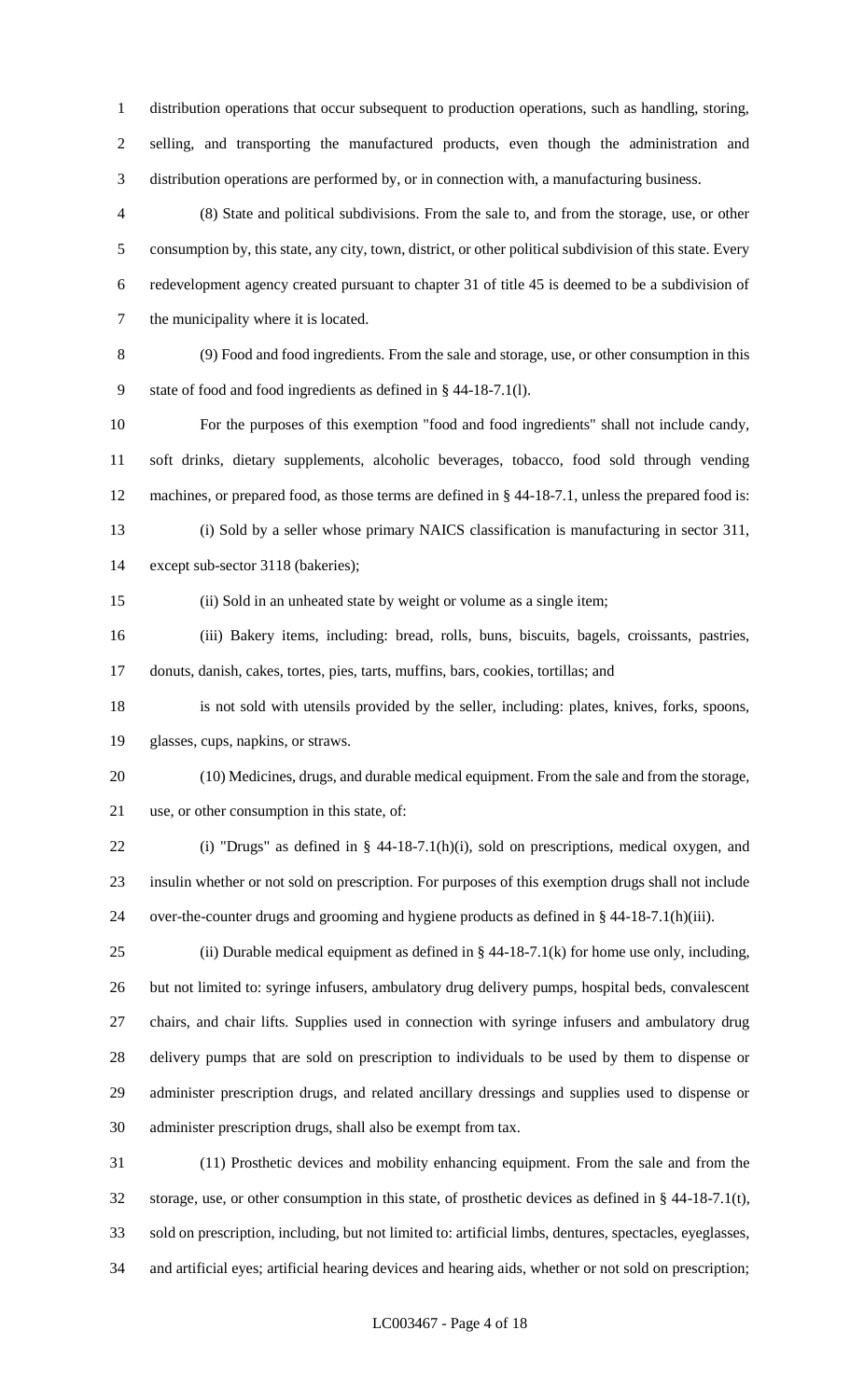1 and mobility enhancing equipment as defined in § 44-18-7.1(p), including wheelchairs, crutches,

and canes.

 (12) Coffins, caskets, urns, shrouds and burial garments. From the sale and from the storage, use, or other consumption in this state of coffins, caskets, urns, shrouds, and other burial garments that are ordinarily sold by a funeral director as part of the business of funeral directing.

(13) Motor vehicles sold to nonresidents.

 (i) From the sale, subsequent to June 30, 1958, of a motor vehicle to a bona fide nonresident of this state who does not register the motor vehicle in this state, whether the sale or delivery of the motor vehicle is made in this state or at the place of residence of the nonresident. A motor vehicle sold to a bona fide nonresident whose state of residence does not allow a like exemption to its nonresidents is not exempt from the tax imposed under § 44-18-20. In that event, the bona fide nonresident pays a tax to Rhode Island on the sale at a rate equal to the rate that would be imposed in his or her state of residence not to exceed the rate that would have been imposed under § 44-18- 20. Notwithstanding any other provisions of law, a licensed motor vehicle dealer shall add and collect the tax required under this subdivision and remit the tax to the tax administrator under the provisions of chapters 18 and 19 of this title. When a Rhode Island licensed, motor vehicle dealer is required to add and collect the sales and use tax on the sale of a motor vehicle to a bona fide nonresident as provided in this section, the dealer in computing the tax takes into consideration the law of the state of the nonresident as it relates to the trade-in of motor vehicles.

20 (ii) The tax administrator, in addition to the provisions of §§ 44-19-27 and 44-19-28, may require any licensed motor vehicle dealer to keep records of sales to bona fide nonresidents as the tax administrator deems reasonably necessary to substantiate the exemption provided in this subdivision, including the affidavit of a licensed motor vehicle dealer that the purchaser of the motor vehicle was the holder of, and had in his or her possession a valid out-of-state motor vehicle registration or a valid out-of-state driver's license.

 (iii) Any nonresident who registers a motor vehicle in this state within ninety (90) days of the date of its sale to him or her is deemed to have purchased the motor vehicle for use, storage, or other consumption in this state, and is subject to, and liable for, the use tax imposed under the provisions of § 44-18-20.

 (14) Sales in public buildings by blind people. From the sale and from the storage, use, or other consumption in all public buildings in this state of all products or wares by any person licensed under § 40-9-11.1.

 (15) Air and water pollution control facilities. From the sale, storage, use, or other consumption in this state of tangible personal property or supplies acquired for incorporation into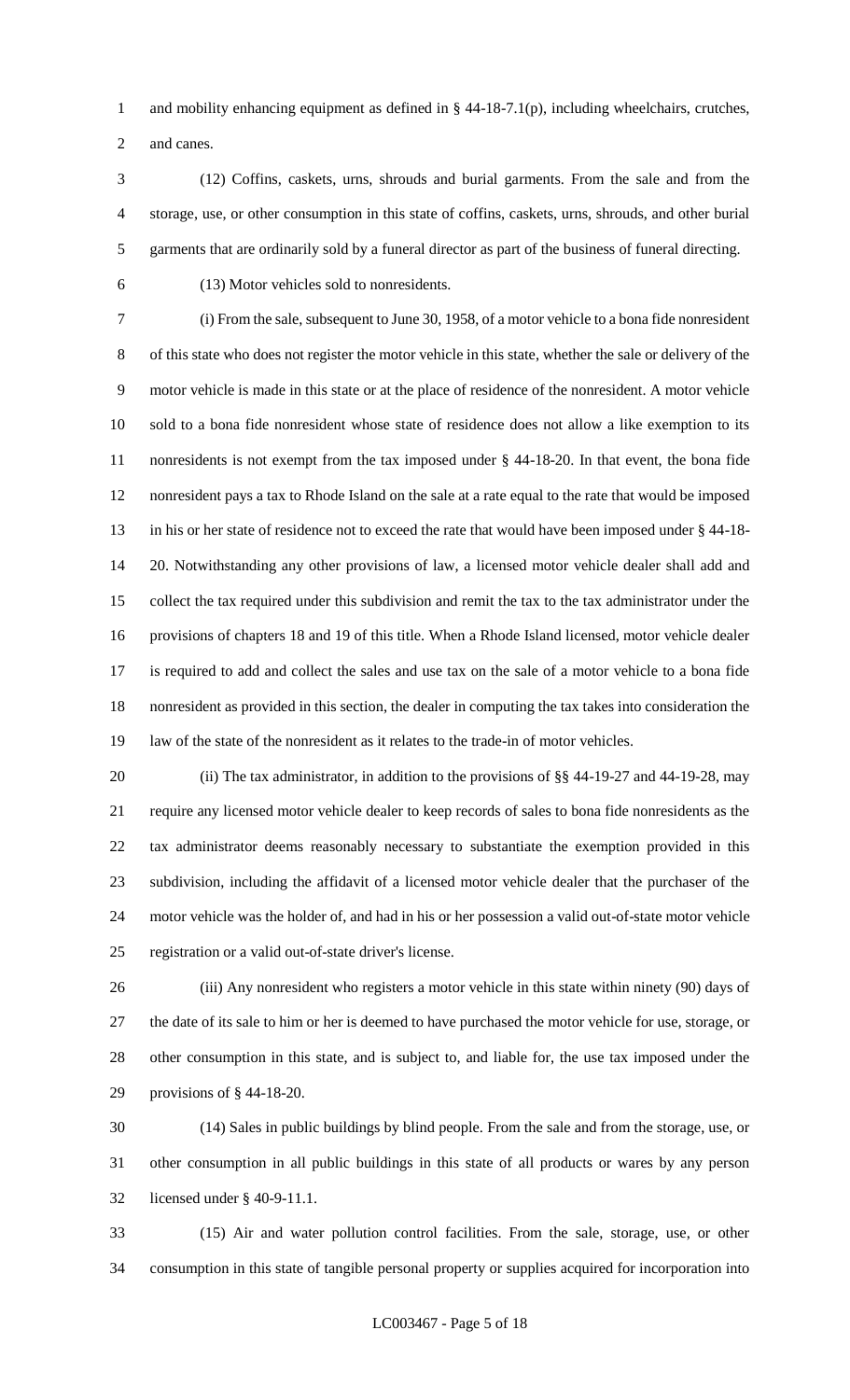or used and consumed in the operation of a facility, the primary purpose of which is to aid in the control of the pollution or contamination of the waters or air of the state, as defined in chapter 12 of title 46 and chapter 23 of title 23, respectively, and that has been certified as approved for that purpose by the director of environmental management. The director of environmental management may certify to a portion of the tangible personal property or supplies acquired for incorporation into those facilities or used and consumed in the operation of those facilities to the extent that that portion has as its primary purpose the control of the pollution or contamination of the waters or air of this state. As used in this subdivision, "facility" means any land, facility, device, building, machinery, or equipment.

 (16) Camps. From the rental charged for living quarters, or sleeping, or housekeeping accommodations at camps or retreat houses operated by religious, charitable, educational, or other organizations and associations mentioned in subsection (5), or by privately owned and operated summer camps for children.

 (17) Certain institutions. From the rental charged for living or sleeping quarters in an institution licensed by the state for the hospitalization, custodial, or nursing care of human beings. (18) Educational institutions. From the rental charged by any educational institution for living quarters, or sleeping, or housekeeping accommodations or other rooms or accommodations to any student or teacher necessitated by attendance at an educational institution. "Educational institution" as used in this section means an institution of learning not operated for profit that is empowered to confer diplomas, educational, literary, or academic degrees; that has a regular faculty, curriculum, and organized body of pupils or students in attendance throughout the usual school year; that keeps and furnishes to students and others records required and accepted for entrance to schools of secondary, collegiate, or graduate rank; and no part of the net earnings of which inures to the benefit of any individual.

(19) Motor vehicle and adaptive equipment for persons with disabilities.

 (i) From the sale of: (A) Special adaptations; (B) The component parts of the special 27 adaptations; or (C) A specially adapted motor vehicle; provided that the owner furnishes to the tax administrator an affidavit of a licensed physician to the effect that the specially adapted motor vehicle is necessary to transport a family member with a disability or where the vehicle has been specially adapted to meet the specific needs of the person with a disability. This exemption applies to not more than one motor vehicle owned and registered for personal, noncommercial use.

 (ii) For the purpose of this subsection the term "special adaptations" includes, but is not limited to: wheelchair lifts, wheelchair carriers, wheelchair ramps, wheelchair securements, hand controls, steering devices, extensions, relocations, and crossovers of operator controls, power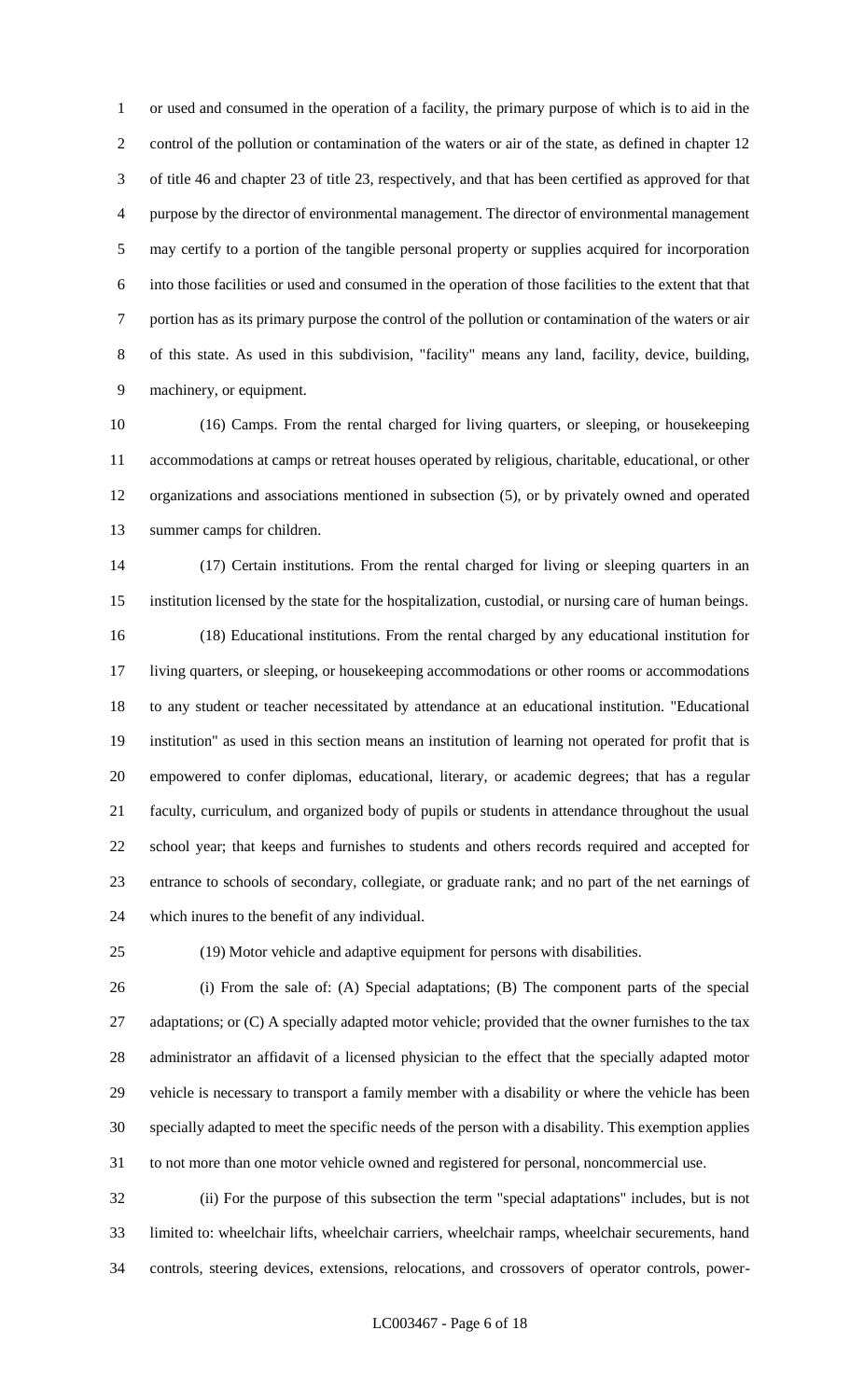assisted controls, raised tops or dropped floors, raised entry doors, or alternative signaling devices

to auditory signals.

 (iii) From the sale of: (a) Special adaptations, (b) The component parts of the special adaptations, for a "wheelchair accessible taxicab" as defined in § 39-14-1, and/or a "wheelchair accessible public motor vehicle" as defined in § 39-14.1-1.

 (iv) For the purpose of this subdivision the exemption for a "specially adapted motor vehicle" means a use tax credit not to exceed the amount of use tax that would otherwise be due on the motor vehicle, exclusive of any adaptations. The use tax credit is equal to the cost of the special adaptations, including installation.

 (20) Heating fuels. From the sale and from the storage, use, or other consumption in this state of every type of heating fuel.

 (21) Electricity and gas. From the sale and from the storage, use, or other consumption in 13 this state of electricity and gas.

(22) Manufacturing machinery and equipment.

 (i) From the sale and from the storage, use, or other consumption in this state of tools, dies, molds, machinery, equipment (including replacement parts), and related items to the extent used in an industrial plant in connection with the actual manufacture, conversion, or processing of tangible personal property, or to the extent used in connection with the actual manufacture, conversion, or processing of computer software as that term is utilized in industry numbers 7371, 7372, and 7373 in the standard industrial classification manual prepared by the Technical Committee on Industrial Classification, Office of Statistical Standards, Executive Office of the President, United States Bureau of the Budget, as revised from time to time, to be sold, or that machinery and equipment used in the furnishing of power to an industrial manufacturing plant. For the purposes of this subdivision, "industrial plant" means a factory at a fixed location primarily engaged in the manufacture, conversion, or processing of tangible personal property to be sold in the regular course of business;

 (ii) Machinery and equipment and related items are not deemed to be used in connection with the actual manufacture, conversion, or processing of tangible personal property, or in connection with the actual manufacture, conversion, or processing of computer software as that term is utilized in industry numbers 7371, 7372, and 7373 in the standard industrial classification manual prepared by the Technical Committee on Industrial Classification, Office of Statistical Standards, Executive Office of the President, United States Bureau of the Budget, as revised from time to time, to be sold to the extent the property is used in administration or distribution operations; (iii) Machinery and equipment and related items used in connection with the actual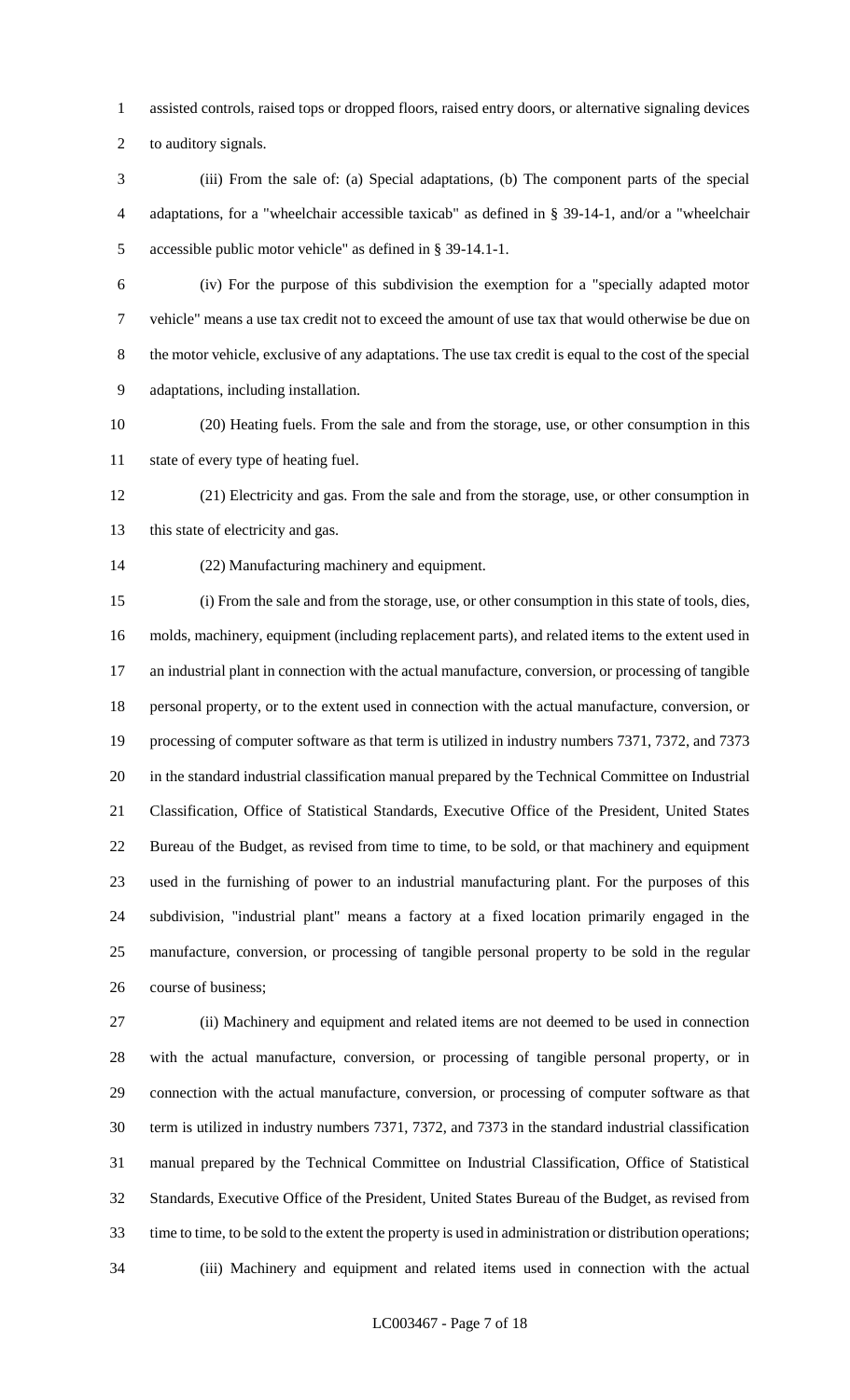manufacture, conversion, or processing of any computer software or any tangible personal property 2 that is not to be sold and that would be exempt under subdivision (7) or this subdivision if purchased from a vendor or machinery and equipment and related items used during any manufacturing, converting, or processing function is exempt under this subdivision even if that operation, function, or purpose is not an integral or essential part of a continuous production flow or manufacturing process;

 (iv) Where a portion of a group of portable or mobile machinery is used in connection with the actual manufacture, conversion, or processing of computer software or tangible personal property to be sold, as previously defined, that portion, if otherwise qualifying, is exempt under this subdivision even though the machinery in that group is used interchangeably and not otherwise identifiable as to use.

 (23) Trade-in value of motor vehicles. From the sale and from the storage, use, or other consumption in this state of so much of the purchase price paid for a new or used automobile as is allocated for a trade-in allowance on the automobile of the buyer given in trade to the seller, or of the proceeds applicable only to the automobile as are received from the manufacturer of automobiles for the repurchase of the automobile whether the repurchase was voluntary or not towards the purchase of a new or used automobile by the buyer. For the purpose of this subdivision, the word "automobile" means a private passenger automobile not used for hire and does not refer to any other type of motor vehicle.

(24) Precious metal bullion.

 (i) From the sale and from the storage, use, or other consumption in this state of precious metal bullion, substantially equivalent to a transaction in securities or commodities.

 (ii) For purposes of this subdivision, "precious metal bullion" means any elementary precious metal that has been put through a process of smelting or refining, including, but not limited to: gold, silver, platinum, rhodium, and chromium, and that is in a state or condition that its value depends upon its content and not upon its form.

 (iii) The term does not include fabricated precious metal that has been processed or manufactured for some one or more specific and customary industrial, professional, or artistic uses. (25) Commercial vessels. From sales made to a commercial ship, barge, or other vessel of

 fifty (50) tons burden or over, primarily engaged in interstate or foreign commerce, and from the repair, alteration, or conversion of the vessels, and from the sale of property purchased for the use of the vessels including provisions, supplies, and material for the maintenance and/or repair of the vessels.

(26) Commercial fishing vessels. From the sale and from the storage, use, or other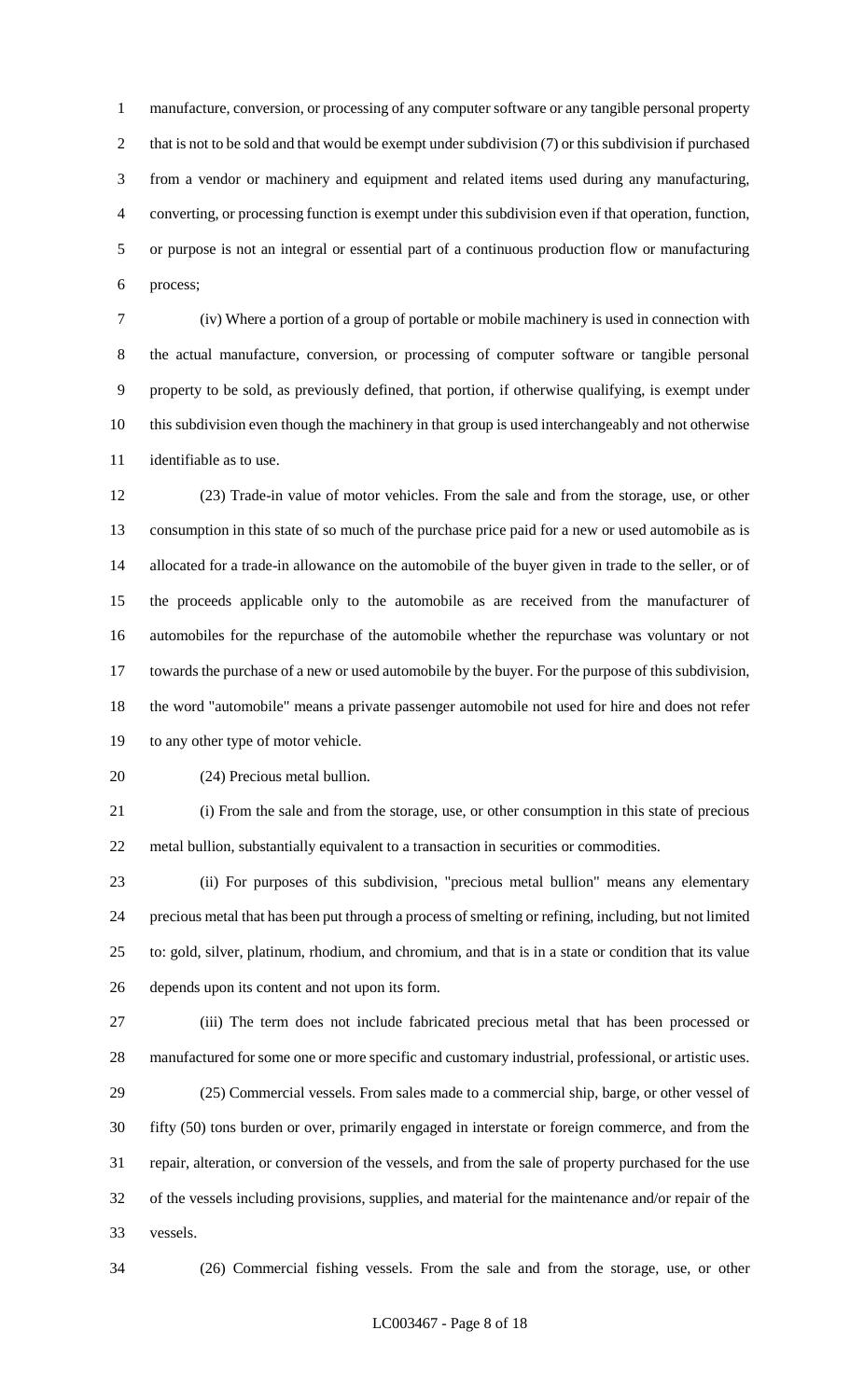consumption in this state of vessels and other watercraft that are in excess of five (5) net tons and that are used exclusively for "commercial fishing," as defined in this subdivision, and from the repair, alteration, or conversion of those vessels and other watercraft, and from the sale of property purchased for the use of those vessels and other watercraft including provisions, supplies, and material for the maintenance and/or repair of the vessels and other watercraft and the boats nets, cables, tackle, and other fishing equipment appurtenant to or used in connection with the commercial fishing of the vessels and other watercraft. "Commercial fishing" means taking or attempting to take any fish, shellfish, crustacea, or bait species with the intent of disposing of it for profit or by sale, barter, trade, or in commercial channels. The term does not include subsistence fishing, i.e., the taking for personal use and not for sale or barter; or sport fishing; but shall include vessels and other watercraft with a Rhode Island party and charter boat license issued by the department of environmental management pursuant to § 20-2-27.1 that meet the following criteria: (i) The operator must have a current United States Coast Guard (U.S.C.G.) license to carry passengers for hire; (ii) U.S.C.G. vessel documentation in the coast wide fishery trade; (iii) U.S.C.G. vessel documentation as to proof of Rhode Island home port status or a Rhode Island boat registration to prove Rhode Island home port status; and (iv) The vessel must be used as a commercial passenger carrying fishing vessel to carry passengers for fishing. The vessel must be able to demonstrate that at least fifty percent (50%) of its annual gross income derives from charters or provides documentation of a minimum of one hundred (100) charter trips annually; and (v) The vessel must have a valid Rhode Island party and charter boat license. The tax administrator shall implement the provisions of this subdivision by promulgating rules and regulations relating thereto. (27) Clothing and footwear. From the sales of articles of clothing, including footwear, intended to be worn or carried on or about the human body for sales prior to October 1, 2012. Effective October 1, 2012, the exemption will apply to the sales of articles of clothing, including footwear, intended to be worn or carried on or about the human body up to two hundred and fifty dollars (\$250) of the sales price per item. For the purposes of this section, "clothing or footwear" does not include clothing accessories or equipment or special clothing or footwear primarily designed for athletic activity or protective use as these terms are defined in section 44-18-7.1(f). In recognition of the work being performed by the streamlined sales and use tax governing board, upon passage of any federal law that authorizes states to require remote sellers to collect and remit sales and use taxes, this unlimited exemption will apply as it did prior to October 1, 2012. The unlimited exemption on sales of clothing and footwear shall take effect on the date that the state requires remote sellers to collect and remit sales and use taxes.

(28) Water for residential use. From the sale and from the storage, use, or other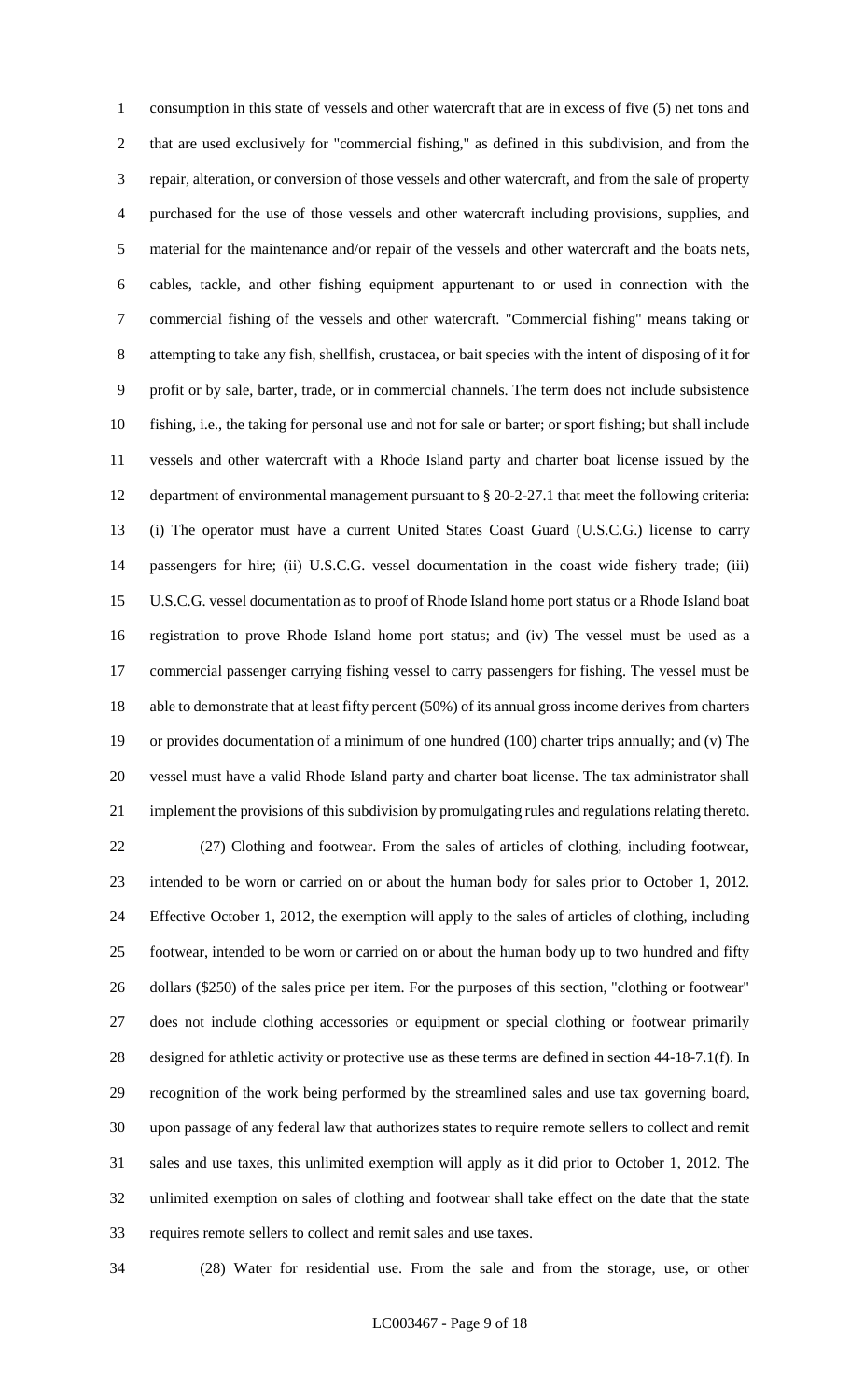consumption in this state of water furnished for domestic use by occupants of residential premises. (29) Bibles. [Unconstitutional; see Ahlburn v. Clark, 728 A.2d 449 (R.I. 1999); see Notes to Decisions.] From the sale and from the storage, use, or other consumption in the state of any canonized scriptures of any tax-exempt nonprofit religious organization including, but not limited to, the Old Testament and the New Testament versions.

(30) Boats.

 (i) From the sale of a boat or vessel to a bona fide nonresident of this state who does not register the boat or vessel in this state or document the boat or vessel with the United States government at a home port within the state, whether the sale or delivery of the boat or vessel is made in this state or elsewhere; provided, that the nonresident transports the boat within thirty (30) days after delivery by the seller outside the state for use thereafter solely outside the state.

 (ii) The tax administrator, in addition to the provisions of §§ 44-19-27 and 44-19-28, may require the seller of the boat or vessel to keep records of the sales to bona fide nonresidents as the tax administrator deems reasonably necessary to substantiate the exemption provided in this subdivision, including the affidavit of the seller that the buyer represented himself or herself to be a bona fide nonresident of this state and of the buyer that he or she is a nonresident of this state.

 (31) Youth activities equipment. From the sale, storage, use, or other consumption in this state of items for not more than twenty dollars (\$20.00) each by nonprofit Rhode Island eleemosynary organizations, for the purposes of youth activities that the organization is formed to sponsor and support; and by accredited elementary and secondary schools for the purposes of the schools or of organized activities of the enrolled students.

 (32) Farm equipment. From the sale and from the storage or use of machinery and equipment used directly for commercial farming and agricultural production; including, but not limited to: tractors, ploughs, harrows, spreaders, seeders, milking machines, silage conveyors, balers, bulk milk storage tanks, trucks with farm plates, mowers, combines, irrigation equipment, greenhouses and greenhouse coverings, graders and packaging machines, tools and supplies and other farming equipment, including replacement parts appurtenant to or used in connection with commercial farming and tools and supplies used in the repair and maintenance of farming equipment. "Commercial farming" means the keeping or boarding of five (5) or more horses or the production within this state of agricultural products, including, but not limited to, field or orchard crops, livestock, dairy, and poultry, or their products, where the keeping, boarding, or production provides at least two thousand five hundred dollars (\$2,500) in annual gross sales to the operator, whether an individual, a group, a partnership, or a corporation for exemptions issued prior to July 1, 2002. For exemptions issued or renewed after July 1, 2002, there shall be two (2) levels. Level I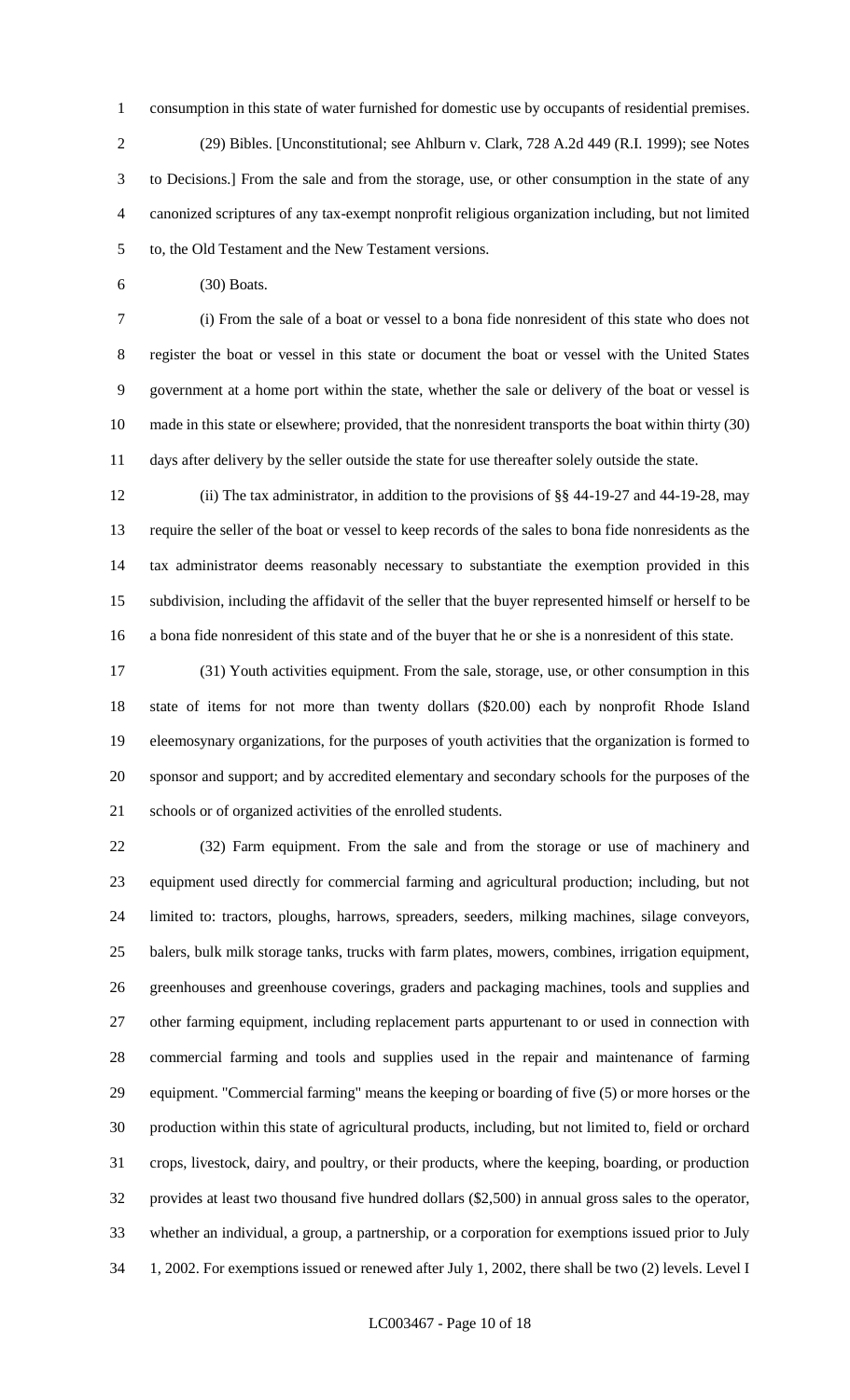shall be based on proof of annual, gross sales from commercial farming of at least twenty-five hundred dollars (\$2,500) and shall be valid for purchases subject to the exemption provided in this subdivision except for motor vehicles with an excise tax value of five thousand dollars (\$5,000) or greater. Level II shall be based on proof of annual gross sales from commercial farming of at least ten thousand dollars (\$10,000) or greater and shall be valid for purchases subject to the exemption provided in this subdivision including motor vehicles with an excise tax value of five thousand dollars (\$5,000) or greater. For the initial issuance of the exemptions, proof of the requisite amount of annual gross sales from commercial farming shall be required for the prior year; for any renewal of an exemption granted in accordance with this subdivision at either level I or level II, proof of gross annual sales from commercial farming at the requisite amount shall be required for each of 11 the prior two (2) years. Certificates of exemption issued or renewed after July 1, 2002, shall clearly indicate the level of the exemption and be valid for four (4) years after the date of issue. This exemption applies even if the same equipment is used for ancillary uses, or is temporarily used for a non-farming or a non-agricultural purpose, but shall not apply to motor vehicles acquired after July 1, 2002, unless the vehicle is a farm vehicle as defined pursuant to § 31-1-8 and is eligible for registration displaying farm plates as provided for in § 31-3-31.

 (33) Compressed air. From the sale and from the storage, use, or other consumption in the state of compressed air.

 (34) Flags. From the sale and from the storage, consumption, or other use in this state of United States, Rhode Island or POW-MIA flags.

 (35) Motor vehicle and adaptive equipment to certain veterans. From the sale of a motor vehicle and adaptive equipment to and for the use of a veteran with a service-connected loss of or the loss of use of a leg, foot, hand, or arm, or any veteran who is a double amputee, whether service connected or not. The motor vehicle must be purchased by and especially equipped for use by the qualifying veteran. Certificate of exemption or refunds of taxes paid is granted under rules or regulations that the tax administrator may prescribe.

 (36) Textbooks. From the sale and from the storage, use, or other consumption in this state of textbooks by an "educational institution," as defined in subsection (18) of this section, and any educational institution within the purview of § 16-63-9(4), and used textbooks by any purveyor.

 (37) Tangible personal property and supplies used in on-site hazardous waste recycling, reuse, or treatment. From the sale, storage, use, or other consumption in this state of tangible personal property or supplies used or consumed in the operation of equipment, the exclusive function of which is the recycling, reuse, or recovery of materials (other than precious metals, as defined in subdivision (24)(ii) of this section) from the treatment of "hazardous wastes," as defined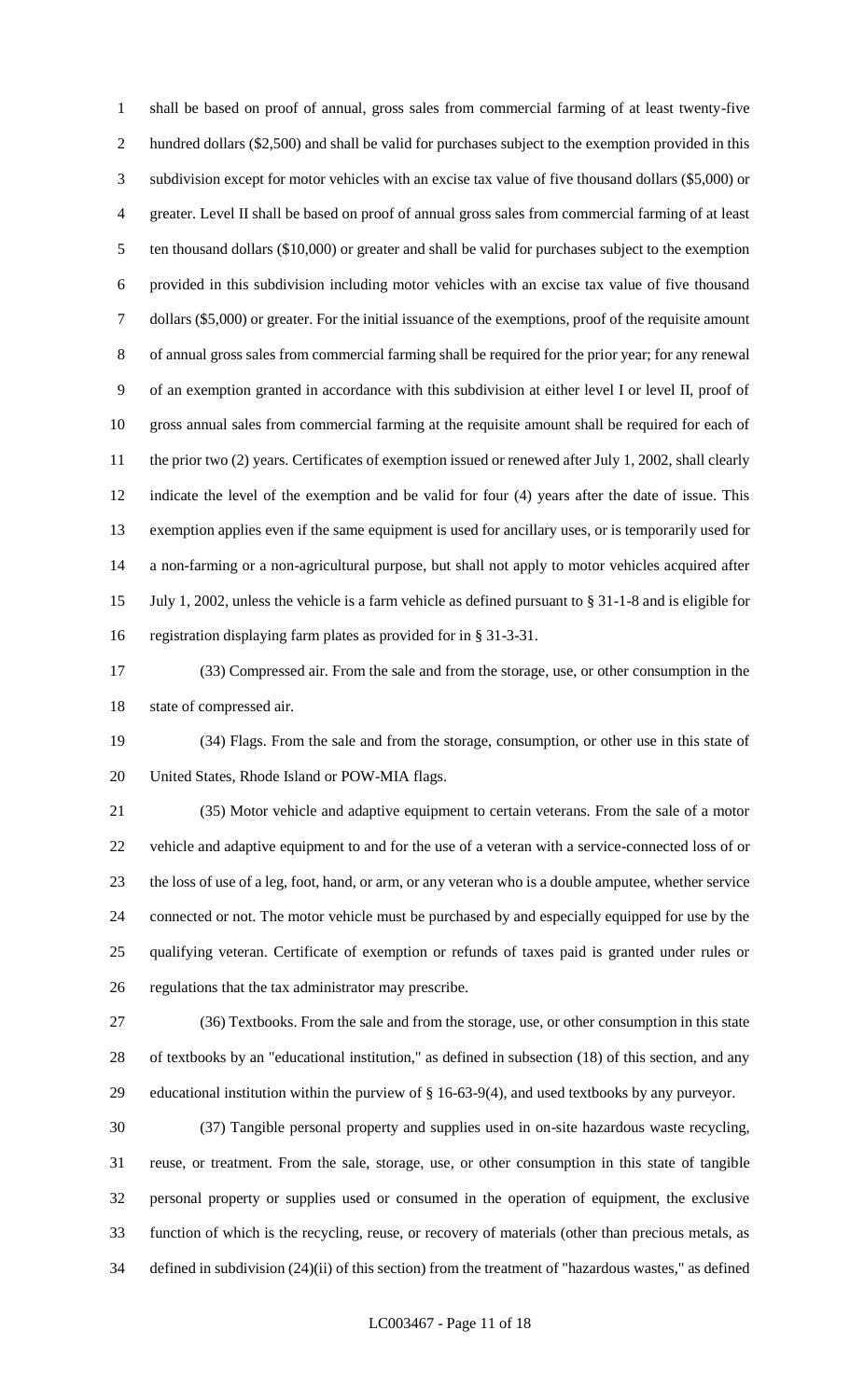in § 23-19.1-4, where the "hazardous wastes" are generated in Rhode Island solely by the same taxpayer and where the personal property is located at, in, or adjacent to a generating facility of the taxpayer in Rhode Island. The taxpayer shall procure an order from the director of the department of environmental management certifying that the equipment and/or supplies as used or consumed, qualify for the exemption under this subdivision. If any information relating to secret processes or methods of manufacture, production, or treatment is disclosed to the department of environmental management only to procure an order, and is a "trade secret" as defined in § 28-21-10(b), it is not open to public inspection or publicly disclosed unless disclosure is required under chapter 21 of title 28 or chapter 24.4 of title 23.

 (38) Promotional and product literature of boat manufacturers. From the sale and from the storage, use, or other consumption of promotional and product literature of boat manufacturers shipped to points outside of Rhode Island that either: (i) Accompany the product that is sold; (ii) Are shipped in bulk to out-of-state dealers for use in the sale of the product; or (iii) Are mailed to customers at no charge.

 (39) Food items paid for by food stamps. From the sale and from the storage, use, or other consumption in this state of eligible food items payment for which is properly made to the retailer 17 in the form of U.S. government food stamps issued in accordance with the Food Stamp Act of 1977, 7 U.S.C. § 2011 et seq.

 (40) Transportation charges. From the sale or hiring of motor carriers as defined in § 39- 12-2(12) to haul goods, when the contract or hiring cost is charged by a motor freight tariff filed with the Rhode Island public utilities commission on the number of miles driven or by the number of hours spent on the job.

 (41) Trade-in value of boats. From the sale and from the storage, use, or other consumption in this state of so much of the purchase price paid for a new or used boat as is allocated for a trade- in allowance on the boat of the buyer given in trade to the seller or of the proceeds applicable only to the boat as are received from an insurance claim as a result of a stolen or damaged boat, towards the purchase of a new or used boat by the buyer.

 (42) Equipment used for research and development. From the sale and from the storage, use, or other consumption of equipment to the extent used for research and development purposes by a qualifying firm. For the purposes of this subsection, "qualifying firm" means a business for which the use of research and development equipment is an integral part of its operation and "equipment" means scientific equipment, computers, software, and related items.

 (43) Coins. From the sale and from the other consumption in this state of coins having numismatic or investment value.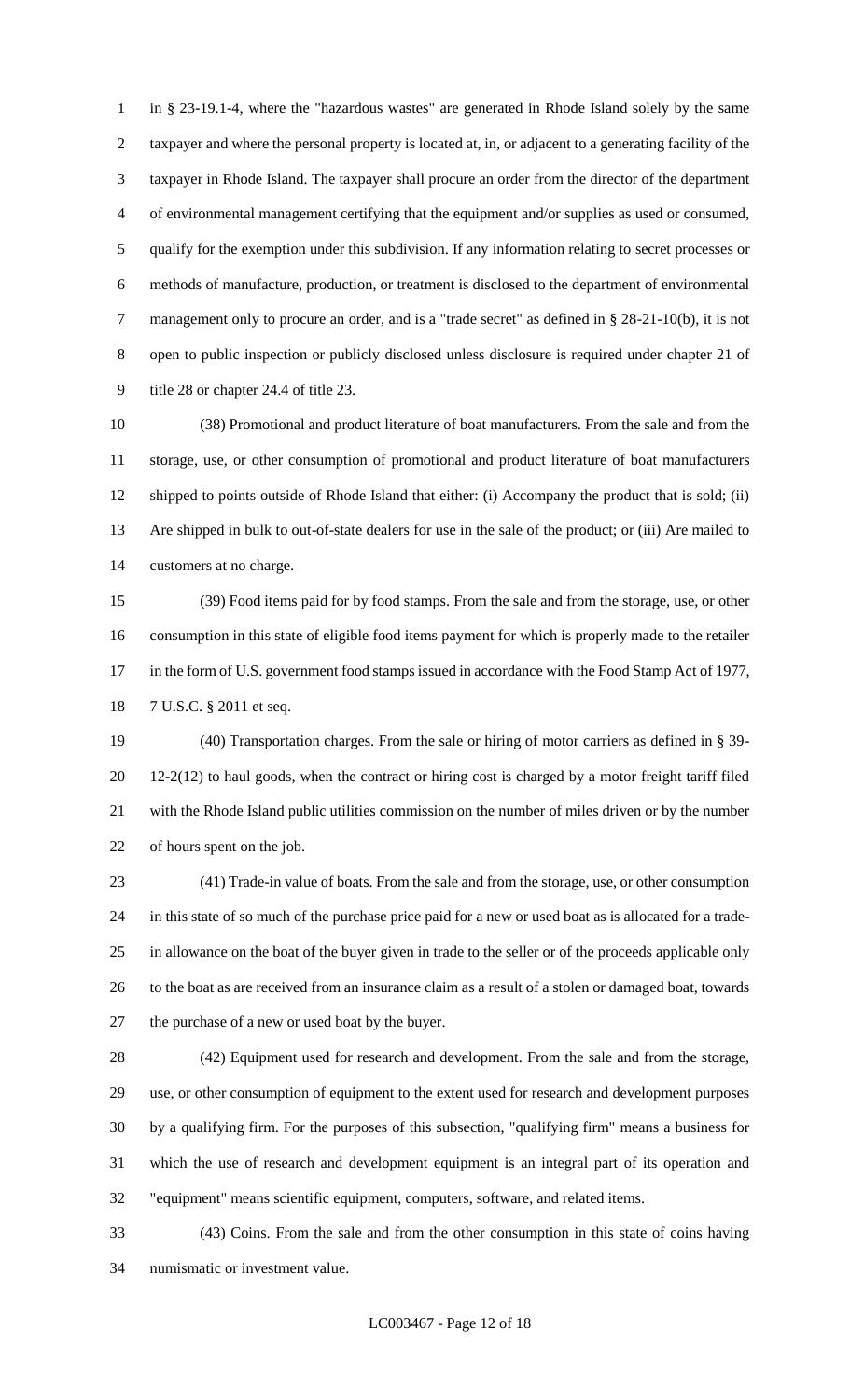(44) Farm structure construction materials. Lumber, hardware, and other materials used in the new construction of farm structures, including production facilities such as, but not limited to: farrowing sheds, free stall and stanchion barns, milking parlors, silos, poultry barns, laying houses, fruit and vegetable storages, rooting cellars, propagation rooms, greenhouses, packing rooms, machinery storage, seasonal farm worker housing, certified farm markets, bunker and trench silos, feed storage sheds, and any other structures used in connection with commercial farming.

 (45) Telecommunications carrier access service. Carrier access service or telecommunications service when purchased by a telecommunications company from another telecommunications company to facilitate the provision of telecommunications service.

 (46) Boats or vessels brought into the state exclusively for winter storage, maintenance, repair, or sale. Notwithstanding the provisions of §§ 44-18-10, 44-18-11 and 44-18-20, the tax imposed by § 44-18-20 is not applicable for the period commencing on the first day of October in any year up to and including the 30th day of April next succeeding with respect to the use of any boat or vessel within this state exclusively for purposes of: (i) Delivery of the vessel to a facility in this state for storage, including dry storage and storage in water by means of apparatus preventing ice damage to the hull, maintenance, or repair; (ii) The actual process of storage, maintenance, or repair of the boat or vessel; or (iii) Storage for the purpose of selling the boat or vessel.

 (47) Jewelry display product. From the sale and from the storage, use, or other consumption in this state of tangible personal property used to display any jewelry product; provided that title to the jewelry display product is transferred by the jewelry manufacturer or seller and that the jewelry display product is shipped out of state for use solely outside the state and is not returned to the jewelry manufacturer or seller.

 (48) Boats or vessels generally. Notwithstanding the provisions of this chapter, the tax imposed by §§ 44-18-20 and 44-18-18 shall not apply with respect to the sale and to the storage, use, or other consumption in this state of any new or used boat. The exemption provided for in this subdivision does not apply after October 1, 1993, unless prior to October 1, 1993, the federal ten percent (10%) surcharge on luxury boats is repealed.

 (49) Banks and regulated investment companies interstate toll-free calls. Notwithstanding the provisions of this chapter, the tax imposed by this chapter does not apply to the furnishing of interstate and international, toll-free terminating telecommunication service that is used directly and exclusively by or for the benefit of an eligible company as defined in this subdivision; provided that an eligible company employs on average during the calendar year no less than five hundred (500) "full-time equivalent employees" as that term is defined in § 42-64.5-2. For purposes of this section, an "eligible company" means a "regulated investment company" as that term is defined in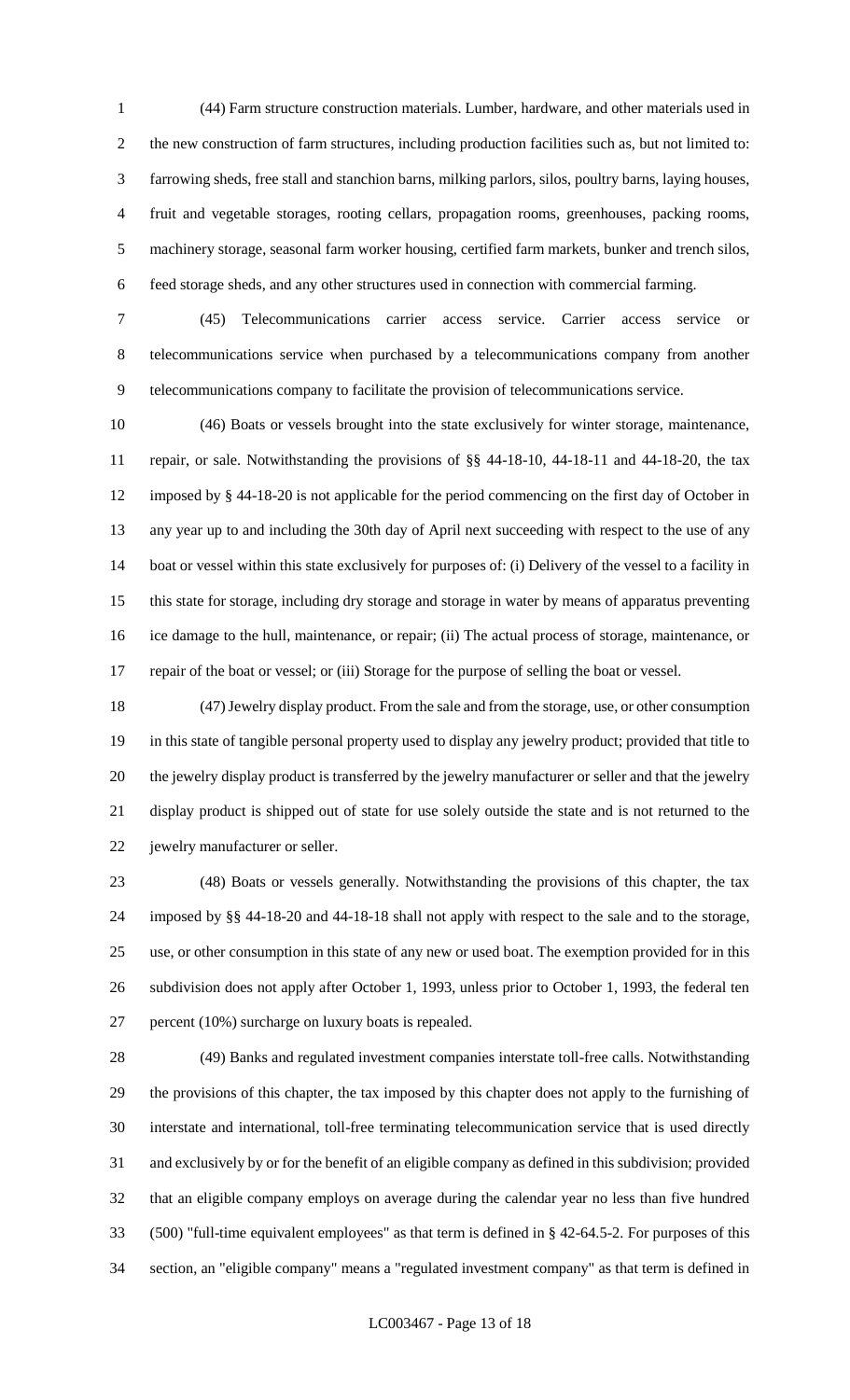1 the Internal Revenue Code of 1986, 26 U.S.C. § 851, or a corporation to the extent the service is provided, directly or indirectly, to or on behalf of a regulated investment company, an employee benefit plan, a retirement plan or a pension plan, or a state-chartered bank.

 (50) Mobile and manufactured homes generally. From the sale and from the storage, use, or other consumption in this state of mobile and/or manufactured homes as defined and subject to taxation pursuant to the provisions of chapter 44 of title 31.

(51) Manufacturing business reconstruction materials.

 (i) From the sale and from the storage, use, or other consumption in this state of lumber, hardware, and other building materials used in the reconstruction of a manufacturing business facility that suffers a disaster, as defined in this subdivision, in this state. "Disaster" means any occurrence, natural or otherwise, that results in the destruction of sixty percent (60%) or more of an operating manufacturing business facility within this state. "Disaster" does not include any damage resulting from the willful act of the owner of the manufacturing business facility.

 (ii) Manufacturing business facility includes, but is not limited to, the structures housing the production and administrative facilities.

 (iii) In the event a manufacturer has more than one manufacturing site in this state, the sixty 17 percent (60%) provision applies to the damages suffered at that one site.

 (iv) To the extent that the costs of the reconstruction materials are reimbursed by insurance, this exemption does not apply.

 (52) Tangible personal property and supplies used in the processing or preparation of floral products and floral arrangements. From the sale, storage, use, or other consumption in this state of tangible personal property or supplies purchased by florists, garden centers, or other like producers or vendors of flowers, plants, floral products, and natural and artificial floral arrangements that are ultimately sold with flowers, plants, floral products, and natural and artificial floral arrangements or are otherwise used in the decoration, fabrication, creation, processing, or preparation of flowers, plants, floral products, or natural and artificial floral arrangements, including descriptive labels, stickers, and cards affixed to the flower, plant, floral product, or arrangement, artificial flowers, spray materials, floral paint and tint, plant shine, flower food, insecticide, and fertilizers.

 (53) Horse food products. From the sale and from the storage, use, or other consumption in this state of horse food products purchased by a person engaged in the business of the boarding of horses.

(54) Non-motorized recreational vehicles sold to nonresidents.

 (i) From the sale, subsequent to June 30, 2003, of a non-motorized recreational vehicle to a bona fide nonresident of this state who does not register the non-motorized recreational vehicle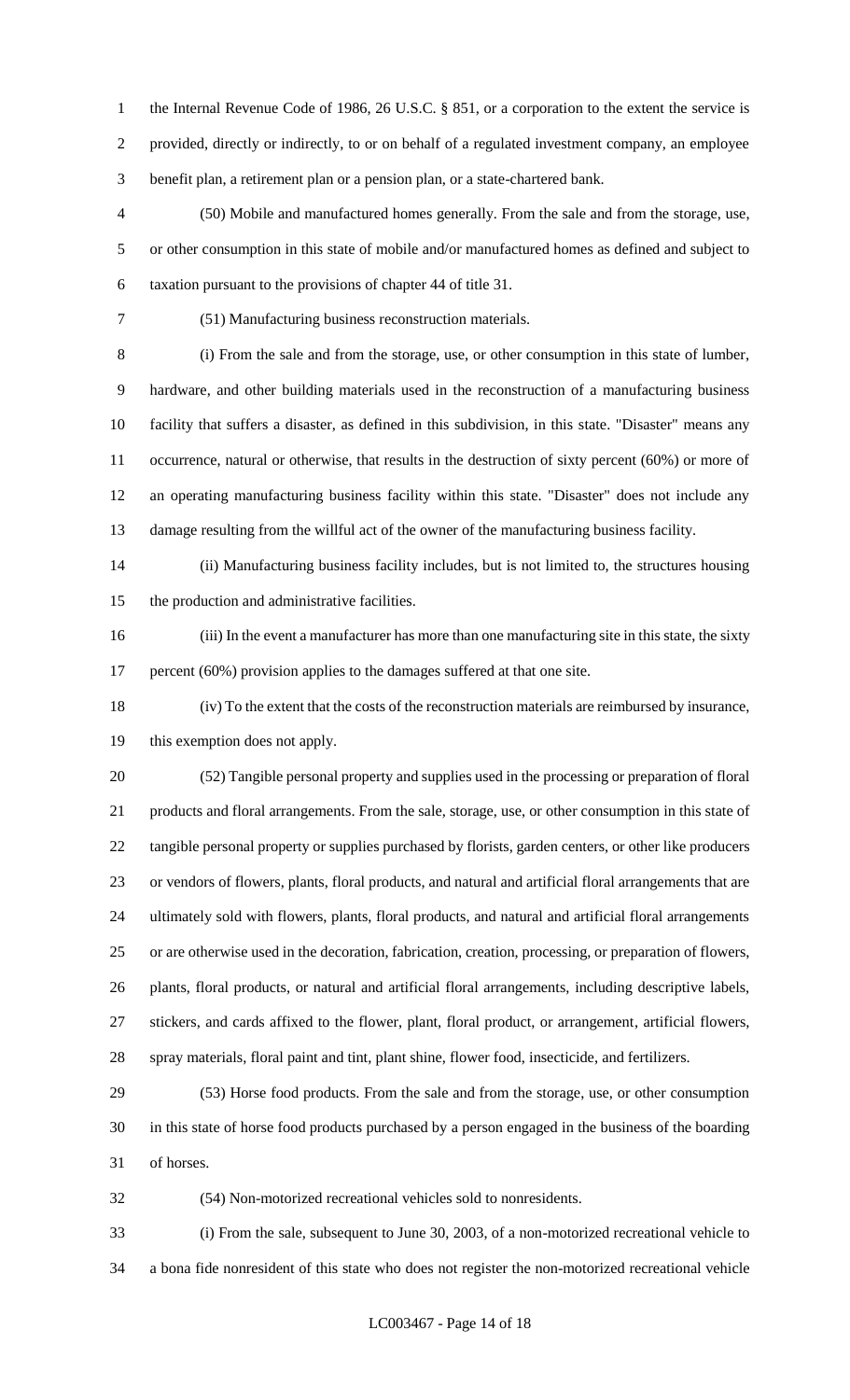in this state, whether the sale or delivery of the non-motorized recreational vehicle is made in this state or at the place of residence of the nonresident; provided that a non-motorized recreational vehicle sold to a bona fide nonresident whose state of residence does not allow a like exemption to its nonresidents is not exempt from the tax imposed under § 44-18-20; provided, further, that in that event the bona fide nonresident pays a tax to Rhode Island on the sale at a rate equal to the rate that would be imposed in his or her state of residence not to exceed the rate that would have been imposed under § 44-18-20. Notwithstanding any other provisions of law, a licensed, non-motorized recreational vehicle dealer shall add and collect the tax required under this subdivision and remit the tax to the tax administrator under the provisions of chapters 18 and 19 of this title. Provided, that when a Rhode Island licensed, non-motorized recreational vehicle dealer is required to add and collect the sales and use tax on the sale of a non-motorized recreational vehicle to a bona fide nonresident as provided in this section, the dealer in computing the tax takes into consideration the law of the state of the nonresident as it relates to the trade-in of motor vehicles.

 (ii) The tax administrator, in addition to the provisions of §§ 44-19-27 and 44-19-28, may require any licensed, non-motorized recreational vehicle dealer to keep records of sales to bona fide nonresidents as the tax administrator deems reasonably necessary to substantiate the exemption provided in this subdivision, including the affidavit of a licensed, non-motorized recreational vehicle dealer that the purchaser of the non-motorized recreational vehicle was the holder of, and had in his or her possession a valid out-of-state non-motorized recreational vehicle registration or a valid out-of-state driver's license.

 (iii) Any nonresident who registers a non-motorized recreational vehicle in this state within ninety (90) days of the date of its sale to him or her is deemed to have purchased the non-motorized recreational vehicle for use, storage, or other consumption in this state, and is subject to, and liable for, the use tax imposed under the provisions of § 44-18-20.

 (iv) "Non-motorized recreational vehicle" means any portable dwelling designed and constructed to be used as a temporary dwelling for travel, camping, recreational, and vacation use that is eligible to be registered for highway use, including, but not limited to, "pick-up coaches" or "pick-up campers," "travel trailers," and "tent trailers" as those terms are defined in chapter 1 of title 31.

 (55) Sprinkler and fire alarm systems in existing buildings. From the sale in this state of sprinkler and fire alarm systems; emergency lighting and alarm systems; and the materials necessary and attendant to the installation of those systems that are required in buildings and occupancies existing therein in July 2003 in order to comply with any additional requirements for such buildings arising directly from the enactment of the Comprehensive Fire Safety Act of 2003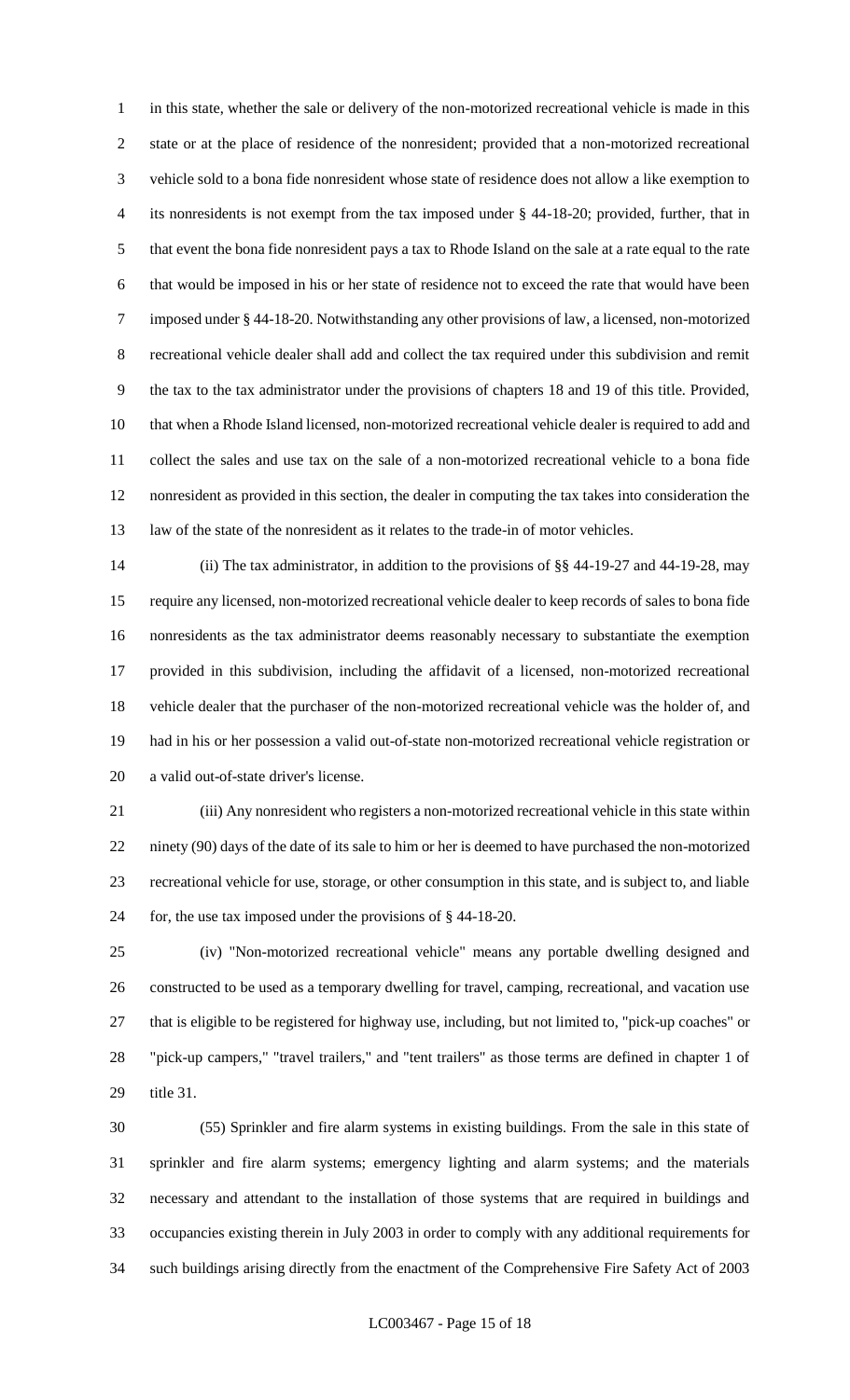and that are not required by any other provision of law or ordinance or regulation adopted pursuant to that act. The exemption provided in this subdivision shall expire on December 31, 2008.

 (56) Aircraft. Notwithstanding the provisions of this chapter, the tax imposed by §§ 44-18- 18 and 44-18-20 shall not apply with respect to the sale and to the storage, use, or other consumption in this state of any new or used aircraft or aircraft parts.

 (57) Renewable energy products. Notwithstanding any other provisions of Rhode Island general laws, the following products shall also be exempt from sales tax: solar photovoltaic modules or panels, or any module or panel that generates electricity from light; solar thermal collectors, including, but not limited to, those manufactured with flat glass plates, extruded plastic, sheet metal, and/or evacuated tubes; geothermal heat pumps, including both water-to-water and water-to-air type pumps; wind turbines; towers used to mount wind turbines if specified by or sold by a wind turbine manufacturer; DC to AC inverters that interconnect with utility power lines; and manufactured mounting racks and ballast pans for solar collector, module, or panel installation. Not to include materials that could be fabricated into such racks; monitoring and control equipment, if specified or supplied by a manufacturer of solar thermal, solar photovoltaic, geothermal, or wind energy systems or if required by law or regulation for such systems but not to include pumps, fans or plumbing or electrical fixtures unless shipped from the manufacturer affixed to, or an integral part of, another item specified on this list; and solar storage tanks that are part of a solar domestic hot water system or a solar space heating system. If the tank comes with an external heat exchanger it shall also be tax exempt, but a standard hot water tank is not exempt from state sales tax.

 (58) Returned property. The amount charged for property returned by customers upon rescission of the contract of sale when the entire amount exclusive of handling charges paid for the property is refunded in either cash or credit, and where the property is returned within one hundred twenty (120) days from the date of delivery.

 (59) Dietary supplements. From the sale and from the storage, use, or other consumption 26 of dietary supplements as defined in  $\S$  44-18-7.1(l)(v), sold on prescriptions.

 (60) Blood. From the sale and from the storage, use, or other consumption of human blood. (61) Agricultural products for human consumption. From the sale and from the storage, use, or other consumption of livestock and poultry of the kinds of products that ordinarily constitute food for human consumption and of livestock of the kind the products of which ordinarily constitute

fibers for human use.

 (62) Diesel emission control technology. From the sale and use of diesel retrofit technology that is required by § 31-47.3-4.

(63) Feed for certain animals used in commercial farming. From the sale of feed for animals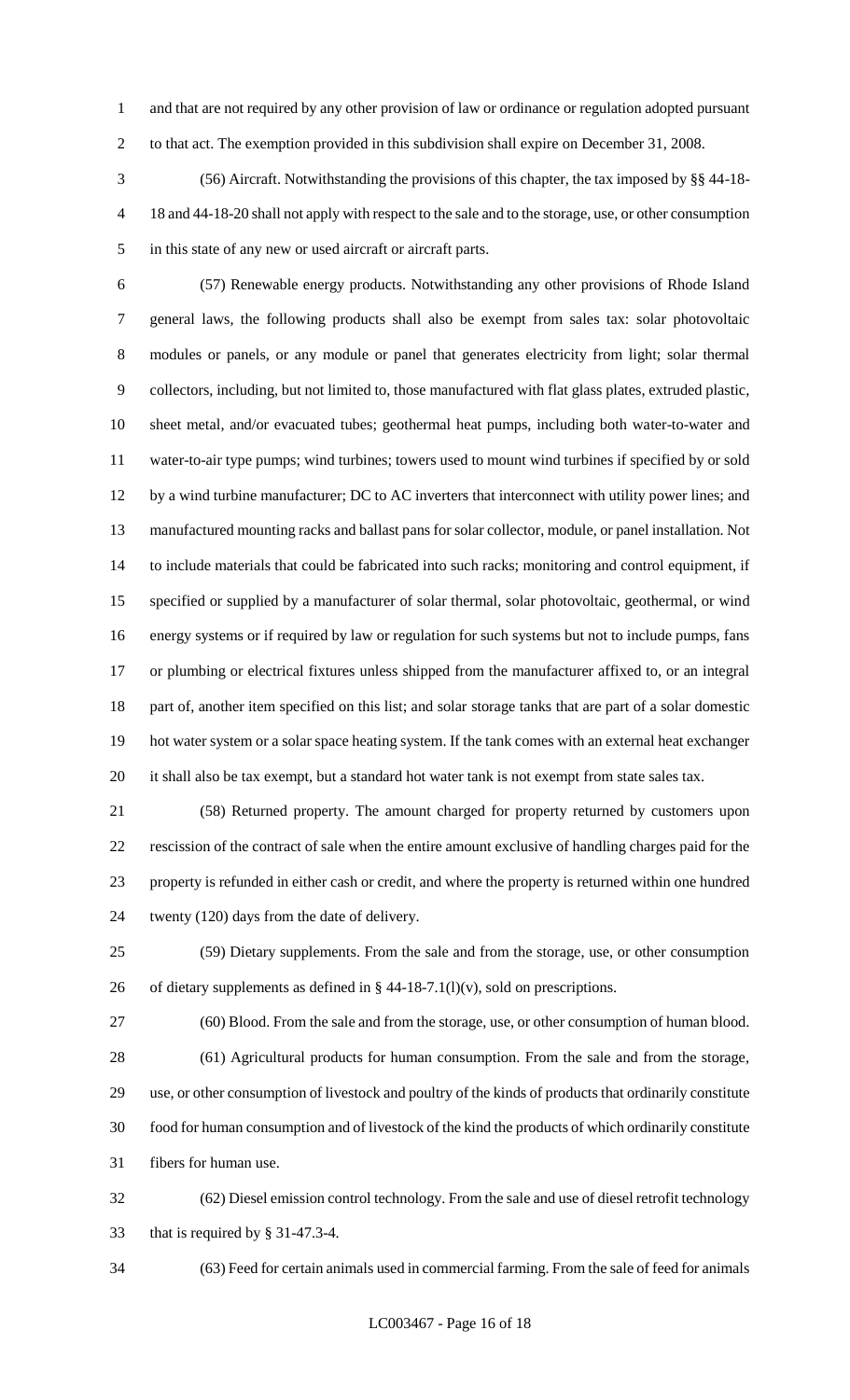as described in subsection (61) of this section.

 (64) Alcoholic beverages. From the sale and storage, use, or other consumption in this state by a Class A licensee of alcoholic beverages, as defined in § 44-18-7.1, excluding beer and malt beverages; provided, further, notwithstanding § 6-13-1 or any other general or public law to the contrary, alcoholic beverages, as defined in § 44-18-7.1, shall not be subject to minimum markup. (65) Seeds and plants used to grow food and food ingredients. From the sale, storage, use, or other consumption in this state of seeds and plants used to grow food and food ingredients as defined in § 44-18-7.1(l)(i). "Seeds and plants used to grow food and food ingredients" shall not include marijuana seeds or plants. (66) Feminine hygiene products. From the sale and from the storage, use, or other consumption of tampons, panty liners, menstrual cups, sanitary napkins, and other similar products the principal use of which is feminine hygiene in connection with the menstrual cycle. (67) Bicycles. From the sale and from the storage, use or other consumption of bicycles. SECTION 2. This act shall take effect upon passage.

======== LC003467 ========